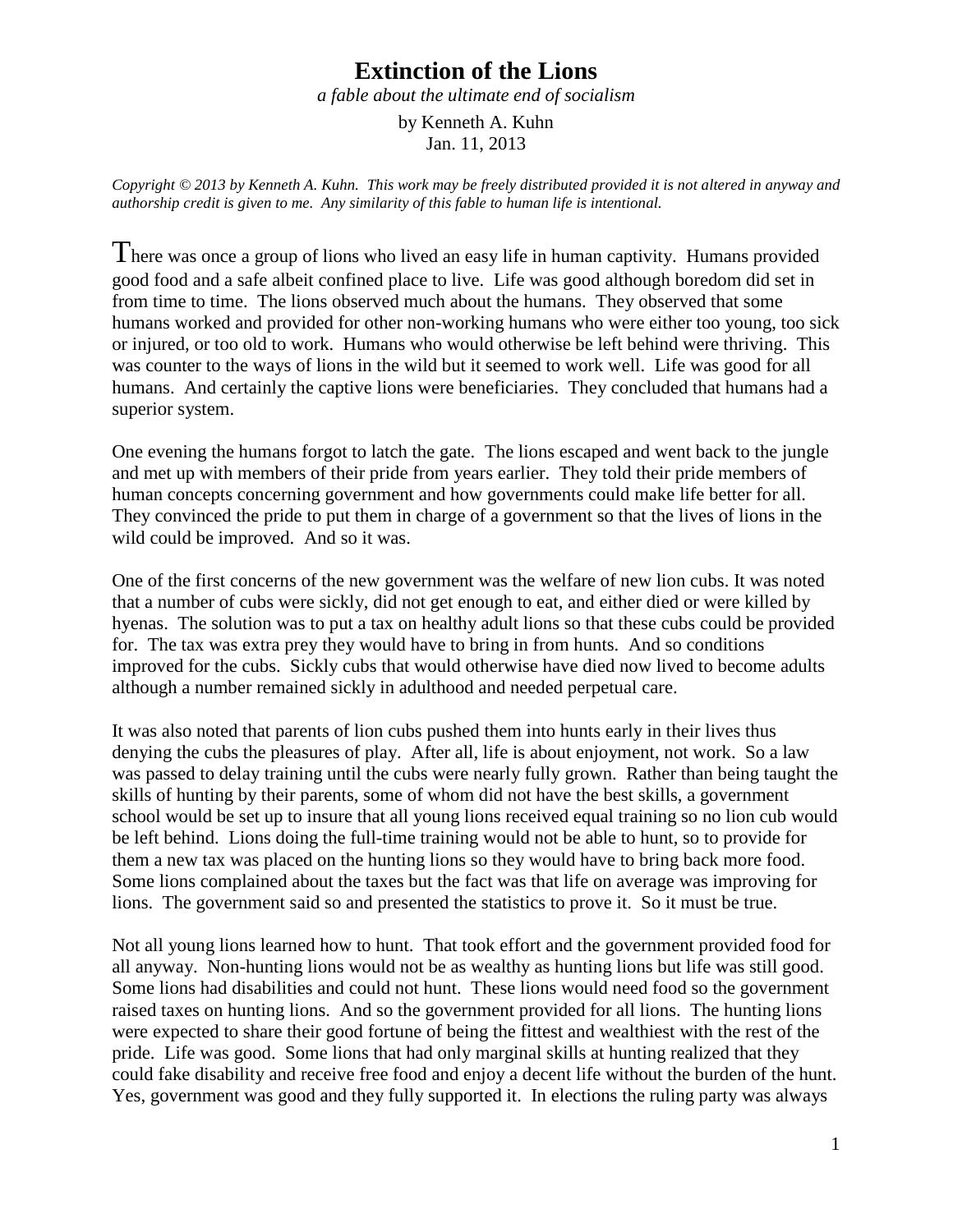## **Extinction of the Lions**

## *a fable about the ultimate end of socialism*

re-elected on the theme of government providing for all. The hunting lions voted against that concept but they were becoming an ever smaller minority.

The government noted that as lions aged past a certain point that they were much less effective in hunts and would end up wasting away until they died or were killed by hyenas. To solve this problem the government instituted yet another tax on the hunting lions to bring in even more food so the government could provide for the elderly lions. That was an improvement but these elderly lions needed additional care so the government hired some lions to provide full-time care and services for the elderly. Of course, that would mean higher taxes on the remaining hunting lions. They were told not to worry because someday they would be the beneficiaries. They were simply paying a debt that they owed to the society of lions. They were reminded that it was the government that took care of them from the time they were cubs and it was the government that taught them how to hunt and it was the government that took care of them when they were sick, injured, or elderly. The government needed taxes to provide all of the benefits. Contrary to what the hunting lions thought, the chief ruling lion told them that they did not make a life for themselves. Without government they were all nothing. Looking back it was a wonder that lions survived at all without a government.

The non-hunting lions began having compassion for the prey of the hunting lions. They thought it was unfair that some creatures were robbed of the opportunity to enjoy life so that hunting lions could become wealthy. They pushed the government to pass laws restricting what prey the hunting lions could kill. Any prey that was young, sick or injured, or elderly was off limits to the hunt. Other laws were passed in the name of fairness that only prey capable of a strong defense could be hunted. New government agencies were created to enforce these laws thus creating new jobs for lions to perform instead of hunting. Taxes on hunting lions were increased to pay for this. The hunting lions complained that these new laws were making it impossible to hunt but no one listened. The hunting lions warned that the system was nearing collapse but no one listened as life was so good. What could possibly be wrong? It was well understood that any issue could be simply solved by raising taxes on the hunting lions. Why would that concept ever fail? It must be that the hunting lions were greedy and unwilling to pay their share of taxes.

With the lions hunting only the most robust, the populations of sick, injured, and elderly of prey animals increased and created major problems for those species. Problems spread throughout the jungle. The government of lions called for studies to be done to figure out what the problem was. Those studies only concluded that more government spending was needed for more study.

With an ever increasing number of non-hunting lions to take care of and an ever increasing number of lions that could have hunted but were now employed by the government to provide social services, the taxes on the hunting lions kept rising and rising. The hunting lions were increasingly feeling that their lives were miserable despite the government's frequent proclamation that on average all lions were living much better lives than before.

Gradually, more of the hunting lions realized that hunting was too much work and living on subsidies was much easier so they dropped out of hunting. The government's response was to increase taxes on the remaining hunting lions again and again to pay for the extensive social